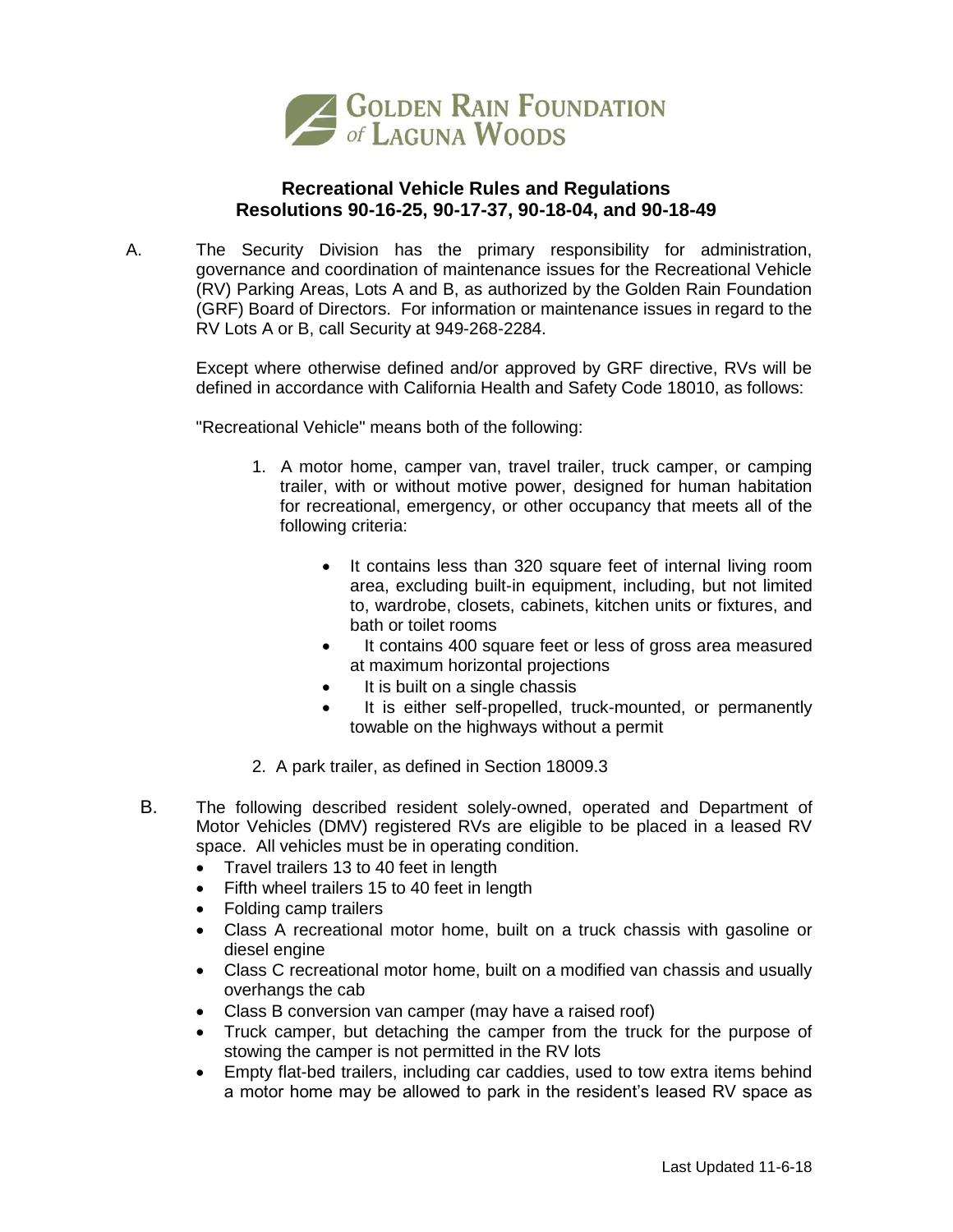long as the trailer does not exceed dimensions of 7 feet wide or 10 feet long (including the tongue) and must fit in the same lot space as the motor home

- Boats on trailers (personal water craft i.e. Jet Skis, Sea Doos or similar vessel are also allowed as space permits)
- Empty boat trailers may be allowed to park in the resident's leased space as long as the trailer and boat are inspected together at the first inspection and subsequent annual inspections
- B.1 Passenger Vehicles (No longer allowed since Jan. 1, 2018)
	- B.1.a Resident solely-owned GRF and DMV registered passenger vehicles are eligible to be placed in a surplus space in RV Lot B.
- B.2 Commercial Vehicles (No longer allowed since Jan. 1, 2018)
	- B.2.a The following resident solely-owned and DMV registered commercial vehicles displaying any of the following attributes are eligible to be placed in a surplus space in RV Lot B: (Commercial vehicles will not be issued GRF decals)
		- Of a type used or maintained for the transportation of persons for hire, compensation, or profit.

Examples: taxi cab, limousine, any vehicle originally designed to carry 12 or more passengers.

- Designed, used, or maintained primarily for the transportation of property.
- Includes any vehicle mounted with a utility body/bed, or aftermarket storage chest, or aftermarket equipment carrier.
- Used, specially equipped, or advertised for commercial purposes.

Examples: MOTOR TRUCK, PICKUP TRUCK with a ladder rack or utility body or carrying visible tools or merchandise, van or sport utility vehicle with business advertising displayed or carrying visible tools, chests, racks or merchandise.

- C. The following described vehicles are NOT permitted to be placed in a leased RV space and may be towed away at the vehicle owner's expense upon approval of the GRF Board of Directors:
	- Flat-bed trailers of dimensions in excess of 7 feet wide or 10 feet long (including the tongue)
	- Any trailer used to transport motorcycles, go-carts or ATV's
	- Commercial rental, or similar type, open or closed trailers
	- Any eligible (as described in Section B) DMV registered RV, passenger, or commercial vehicle converted into a storage unit
	- Any detached slide-in truck camper for the purpose of storing the camper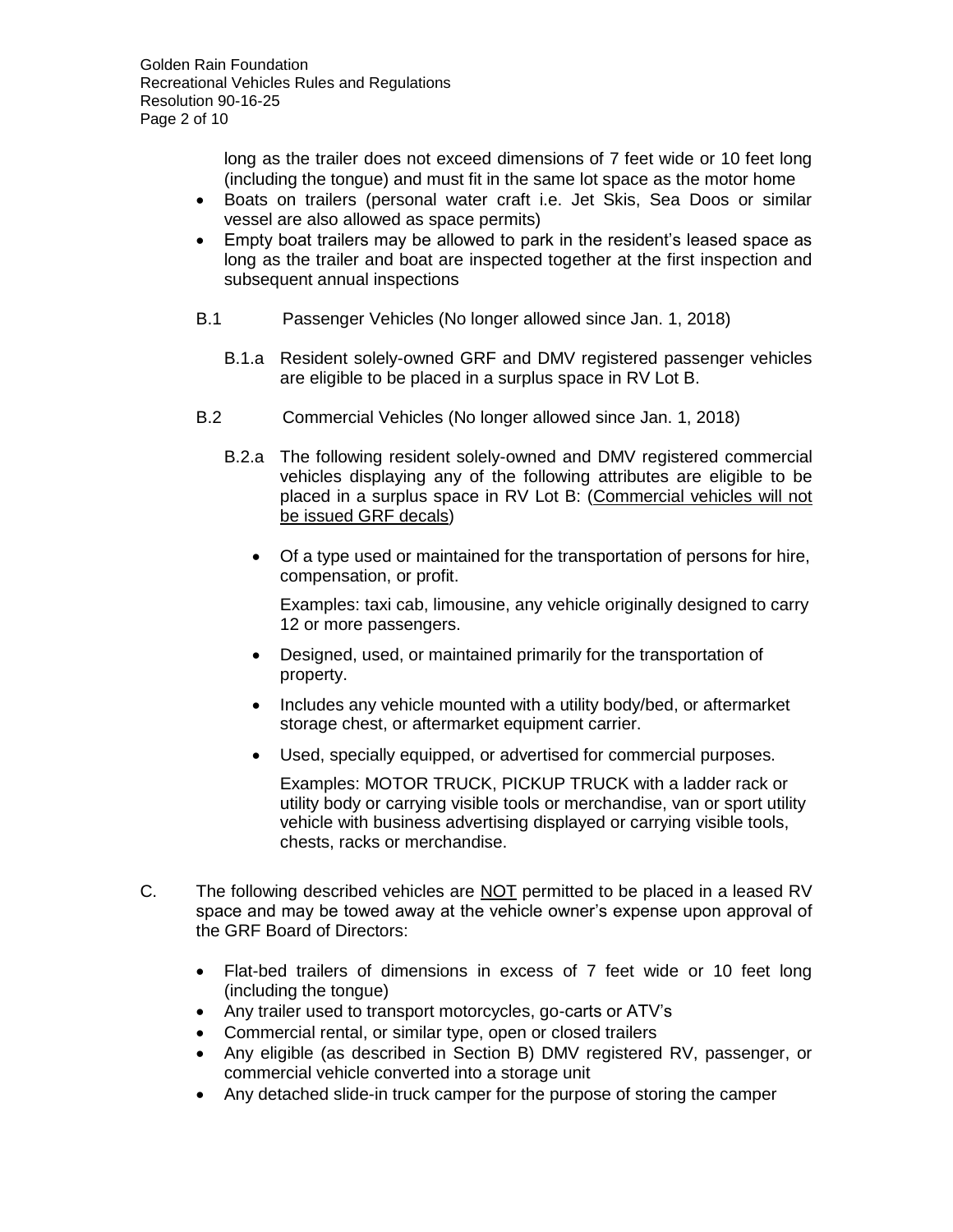Golden Rain Foundation Recreational Vehicles Rules and Regulations Resolution 90-16-25 Page 3 of 10

- Any trailer (other than flat-bed trailers described in Section B) used to transport cargo that was not intended by the manufacturer for human habitation
- RVs not currently registered with the Security Division
- RVs of former residents
- Horse/livestock trailers (Contact the Recreation Division at 949-597-4272 for information on storage)
- Commercial Vehicles (Not allowed since Jan. 1, 2018)
- Personal Vehicles (Not allowed since Jan. 1, 2018)
- D. All RVs, passenger and commercial vehicles must be in operating condition at all times and shall be required to display current on-street/highway registration, of any state, on the license plate. Non-compliance may result in a Miscellaneous Major Notice of Violation (NOV).
	- D.1 A one-time exception of one year to allow residents with special circumstances to provide a certificate of non-operation issued by the DMV in lieu of a current vehicle registration may be allowed. Special circumstances might include temporary physical impairment or other reasons deemed valid by the Security Director, but will not include the vehicle being inoperable.
- E. Only RVs, passenger and commercial vehicles registered solely to a resident(s) of Laguna Woods Village will be given permits. A resident(s) of a currently registered RV, passenger or commercial vehicle will provide the following information at the time of application to rent a RV space and annually thereafter, within 30 days of their vehicle registration renewal: a valid driver's license, proof of appropriate theft and liability insurance, and vehicle registration papers. Noncompliance may result in a Miscellaneous Minor NOV. In addition, the Security Division must verify the vehicle before it is placed in the assigned space.
- F. Any changes in the vehicle ownership, address, insurance or phone number of the owner, or the license plate number of the vehicle, must be reported to the Security Division within seven (7) days of the change. Written notification shall be mailed, or delivered, to Laguna Woods Village Security, 24351 El Toro Road, Laguna Woods, CA 92637. Security will acknowledge receipt of documents. Non-compliance may result in a Miscellaneous Minor or Major NOV.
- G. Spaces in the RV lots will be assigned by the Security Division on a first come, first served basis**,** one vehicle per space. A maximum of two spaces per manor may be assigned, in accordance with Item H. Owners of multiple manors are allowed a maximum of two spaces in accordance with Item H. Spaces will be assigned by the length of the vehicle in order to make the best use of the available spaces. Space assignments are subject to change upon notification. Vehicles may only be parked within the footprint of the assigned space. A car caddy, or flat-bed trailer as described in Section B, may be parked with a motor home. Vehicles not parked in their assigned space will be subject to tow at owners' expense.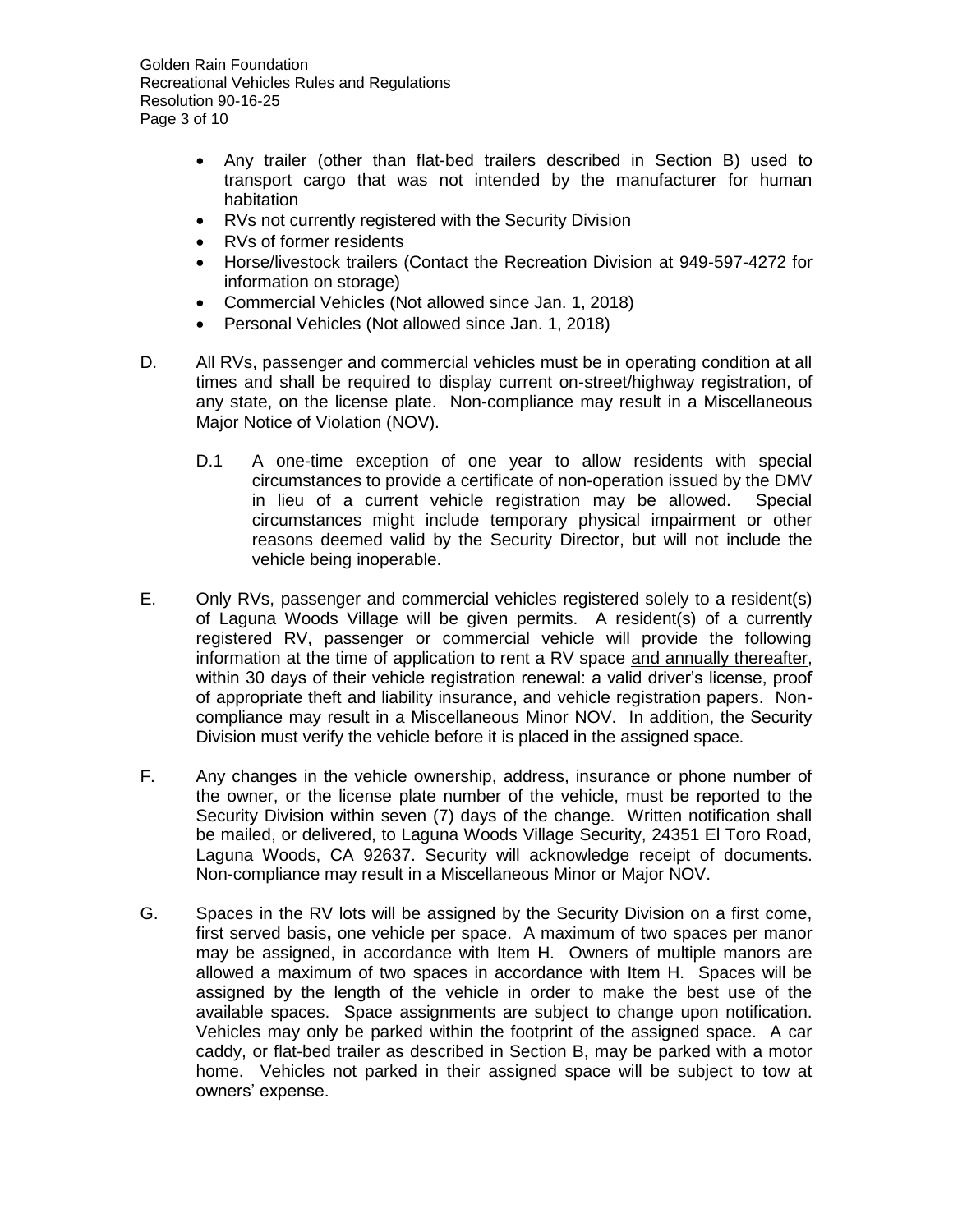- H. Additional RV Lot Space (No longer allowed since Jan. 1, 2018)
	- H.1 Residents are permitted to lease two RV Lot spaces per manor, excepting passenger and commercial vehicles in RV Lot B. Residents will not be permitted to lease a second space for an identical type RV (i.e.: two motor homes) or a trailer/camper that cannot be towed by the **Primary RV** stored in the first space. Non-compliance may result in a Miscellaneous Major NOV. Residents will be permitted to use the second space for vehicles as defined in the Rules and Regulations. Vehicles used for towing, or vehicles that are towed in conjunction with the primary RV may also be permitted, but **only** in the second space leased. These vehicles may include automobiles; passenger vans designed to accommodate ten (10) or fewer people; sport utility vehicles; trucks; or boats or personal water craft on open trailers. A reserve pool of five (5) empty parking spaces (an assortment of sizes) will be maintained for new first-space lessees. A second space will be leased to a resident **only** if a large enough space is available; there are no new residents on the RV lot waiting list for a parking space of equal or lesser size; and the reserve pool of five (5) empty parking spaces is maintained.
	- H.2 Second space leases will be assigned on a first come, first served basis. Residents occupying space in Lots A and B who would like a second space will be required to submit their name, contact information, and the type and size of RV or other permitted vehicle they will store. The resident will be required to provide two preferred methods of contact, such as a home phone, a cell phone, a relative's phone, or an e-mail address. Each resident can only submit one vehicle for consideration. Of the available spaces for lease, the closest fit greater than or equal to the size of the vehicle will be assigned.
	- H.3 If a resident has a vehicle that no space can accommodate, they will be placed on the Second Space waiting list. Because spaces will be assigned to the best fit available, there is no guarantee that the second space will be adjacent to, or even in the same lot as, the primary space.
	- H.4 If a new resident makes a request for a parking space for an RV and there are no spaces available or no appropriate size space available in the reserve pool of five (5) empty parking spaces, a resident may be required to vacate if they are leasing a second RV, passenger or commercial space having a size that could accommodate the new resident's RV. The space to be vacated would be chosen at random from a pool of second RV, passenger and commercial spaces of equal or greater size required for the new resident's RV. If there is no second space that is large enough to accommodate the new resident's RV, they will be added to the normal waiting list.
	- H.5 Residents will be given a 30-day notice by GRF if required to vacate their second, passenger or commercial vehicle space in order to accommodate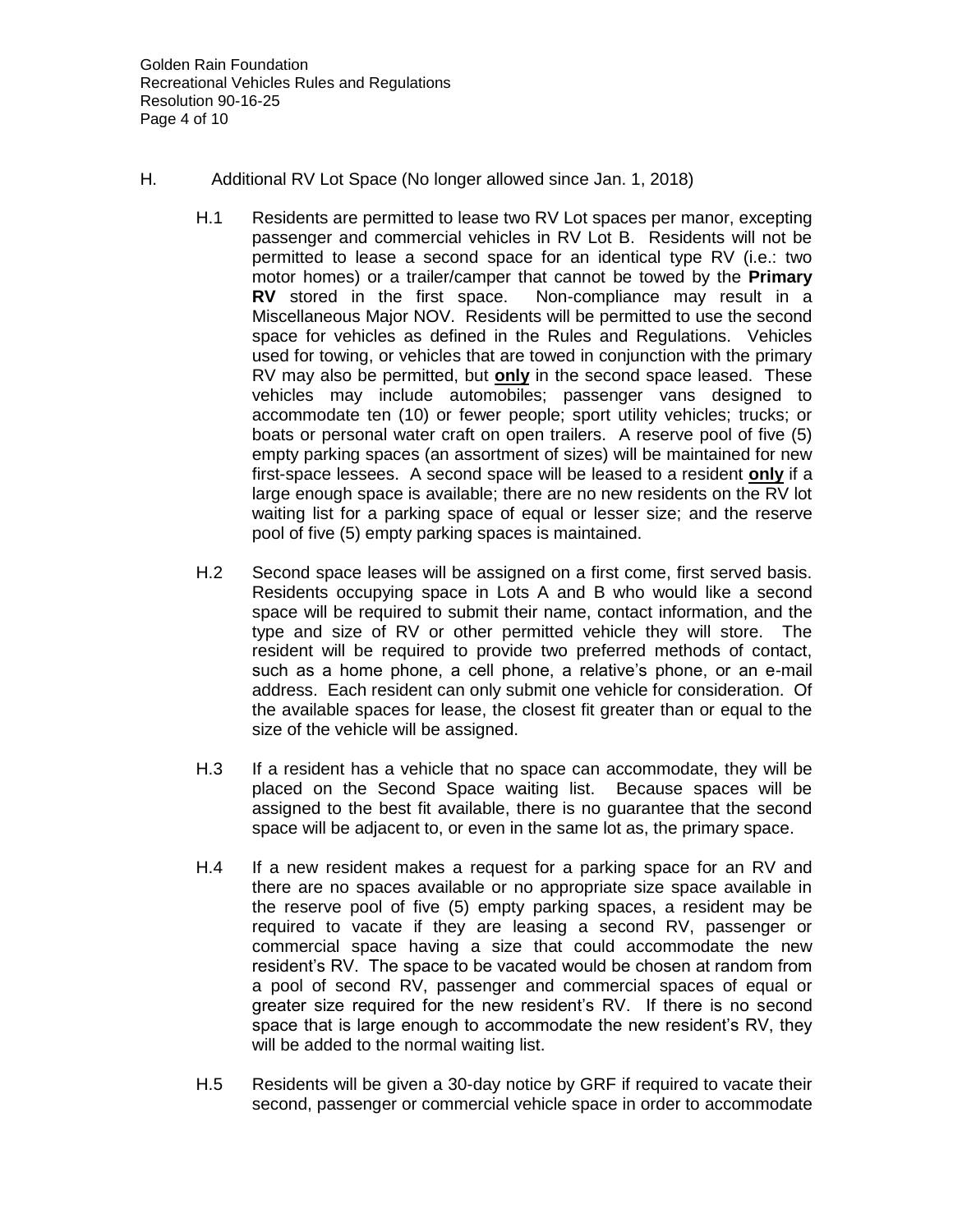Golden Rain Foundation Recreational Vehicles Rules and Regulations Resolution 90-16-25 Page 5 of 10

> a new resident's RV. Staff will attempt to contact the vacating resident, and will send a letter to their manor informing them they are required to vacate.

- H.6 If the space is not vacated within 30 days of the postmarked date of the notice, a NOV will be issued, and could result in disciplinary procedure and/or fines. The resident may be at risk of having the RV, passenger or commercial vehicle towed and would be responsible for the towing and impound fees. If the resident is on vacation or otherwise indisposed, or cannot be reached by the contact person they have given, it will not be Staff's responsibility to go above and beyond the procedures required in the Recreational Vehicle (RV) Parking Areas – Rules and Regulations regarding notification. The resident would be advised when requesting a second space that they should always have a back-up plan for RV storage.
- I. No structures of any kind may be erected on the leased space (i.e. tents, portable garages, etc.).
- J. Security may request that a RV, passenger or commercial vehicle be moved as required for maintenance of the RV lot. When a 10-day notice has been issued, and if the vehicle has not been moved, Staff may move the vehicle or have the vehicle moved. All costs incurred will then be charged to the resident leasing the space.
- K. The RV Lot lease fee is \$320.00 per RV (Effective Jan. 1, 2018), passenger or commercial vehicle space per year. Annual billing is sent out each January for all RVs, passenger and commercial vehicles stored in the RV lots as of January 1st of each year. A prorated refund will be given if the space is cancelled during the year.
- L. RV lot keys or access shall only be granted to those residents having a RV lot permit. A maximum of two keys or cards per space will be issued. The resident will be the only one issued a key or card for access to the lots. The resident may not give or loan their keys or cards to anyone. In order for a non-resident to tend to a permitted vehicle, only if a Resident accompanies them.
- M. The Security Division will charge \$10.00 as a deposit for each key or card. This fee is refundable upon return to the Security Division. Keys must be returned to Security and cards deactivated upon cancellation of the space. The fee for replacement of lost keys or cards is \$25.00 and it is not refundable.
- N. A current copy of the RV Parking Areas Rules and Regulations will be issued to the responsible party of the leased space at time of application. Security will notify residents when the Rules and Regulations are revised by GRF.
- O. The GRF Board of Directors has authorized the GRF Traffic Committee to review all NOVs specific to the RV Lot Rules and Regulations and has authorized the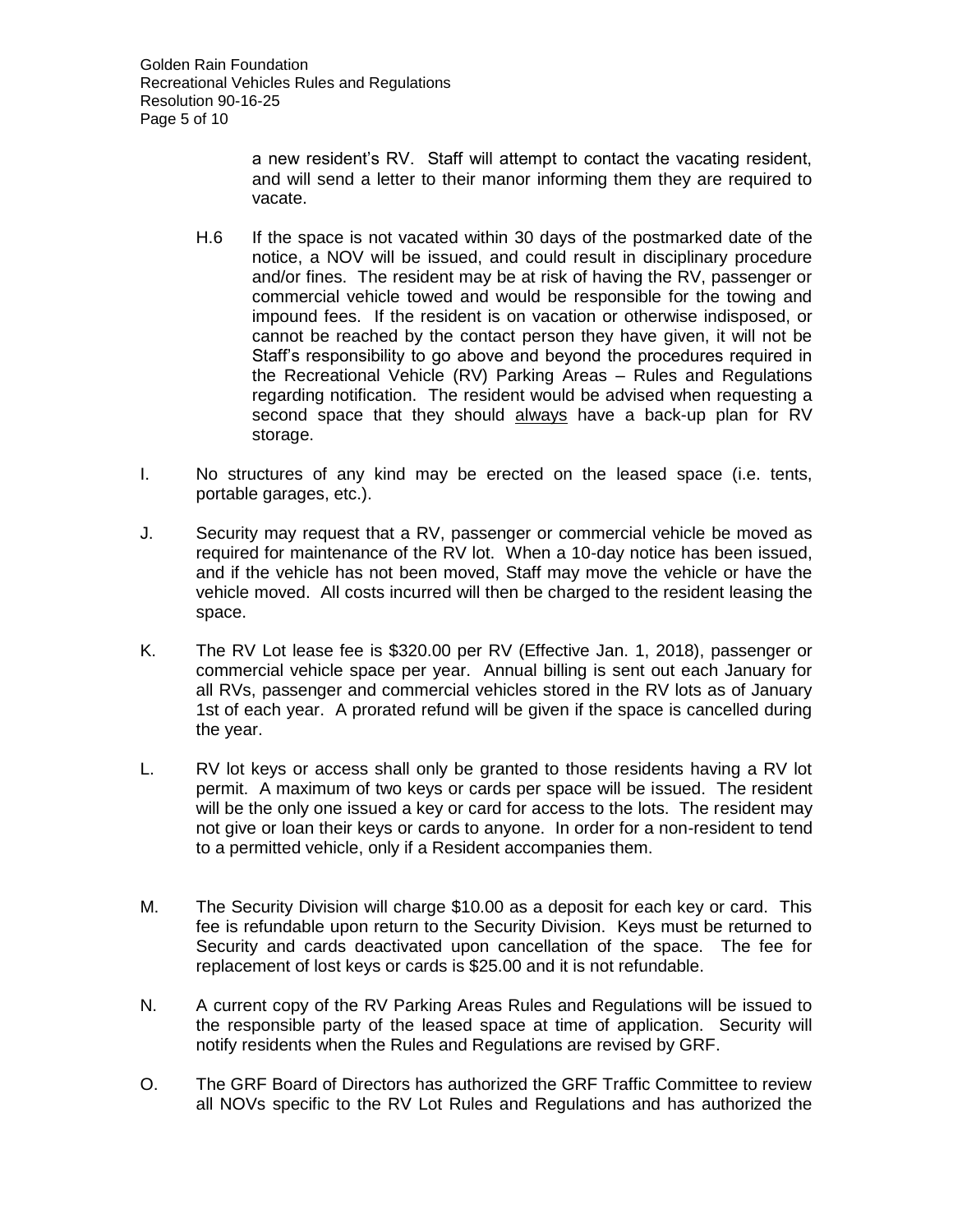Security Division to strictly enforce all GRF RV Lot Rules and Regulations noted herein. The GRF Board of Directors has authorized the Security Division to tow or remove vehicles or property in violation of these Rules and Regulations, from the RV Storage Lots at the owner's expense. Any exceptions to these operating procedures require the written approval of the Director of Security or designee and/or the Golden Rain Foundation. NOV records shall be kept for three years. The GRF Board of Directors of the Corporation has established penalties for violations of these regulations and has noted them on the last page of these Rules and Regulations. Penalties may be greater for repeated violations within a three-year period.

- O.1 GRF Traffic Committee Hearing.
	- O.1.a. Members to whom an NOV is issued shall be entitled to a hearing before the GRF Traffic Committee. Notice of the hearing shall be sent to the Member not less than 15 days prior to the hearing. Notice shall be sent by first-class mail to the most recent address of the Member shown on the Member's mutual's records. Such notice shall set forth the proposed action to be taken against the Member, the reasons therefore, the right to be heard, orally or in writing, at the hearing, and the date, time and place of the hearing. Members wishing to appear at the GRF Traffic Committee hearing to contest the NOV shall notify the Security Division, no less than 7 days prior to the hearing at which the Member intends to appear.
	- O.1.b The Member shall be given an opportunity to be heard and present evidence either in person, by counsel, or by both, or in writing, at the hearing before the GRF Traffic Committee.
	- O.1.c Following the hearing, the GRF Traffic Committee shall decide in good faith and in a fair and reasonable manner whether they will recommend to GRF's Board of Directors that the Member be disciplined; and, if so, the terms and period of the discipline.
	- O.1.d The GRF Traffic Committee's decision shall be communicated to the Member along with a notice to the Member that, in the event the Committee recommends the GRF Board imposes discipline on the Member, their recommendation will be considered by GRF's Board of Directors at a subsequent Executive Session.
- O.2 GRF Board Disciplinary Hearing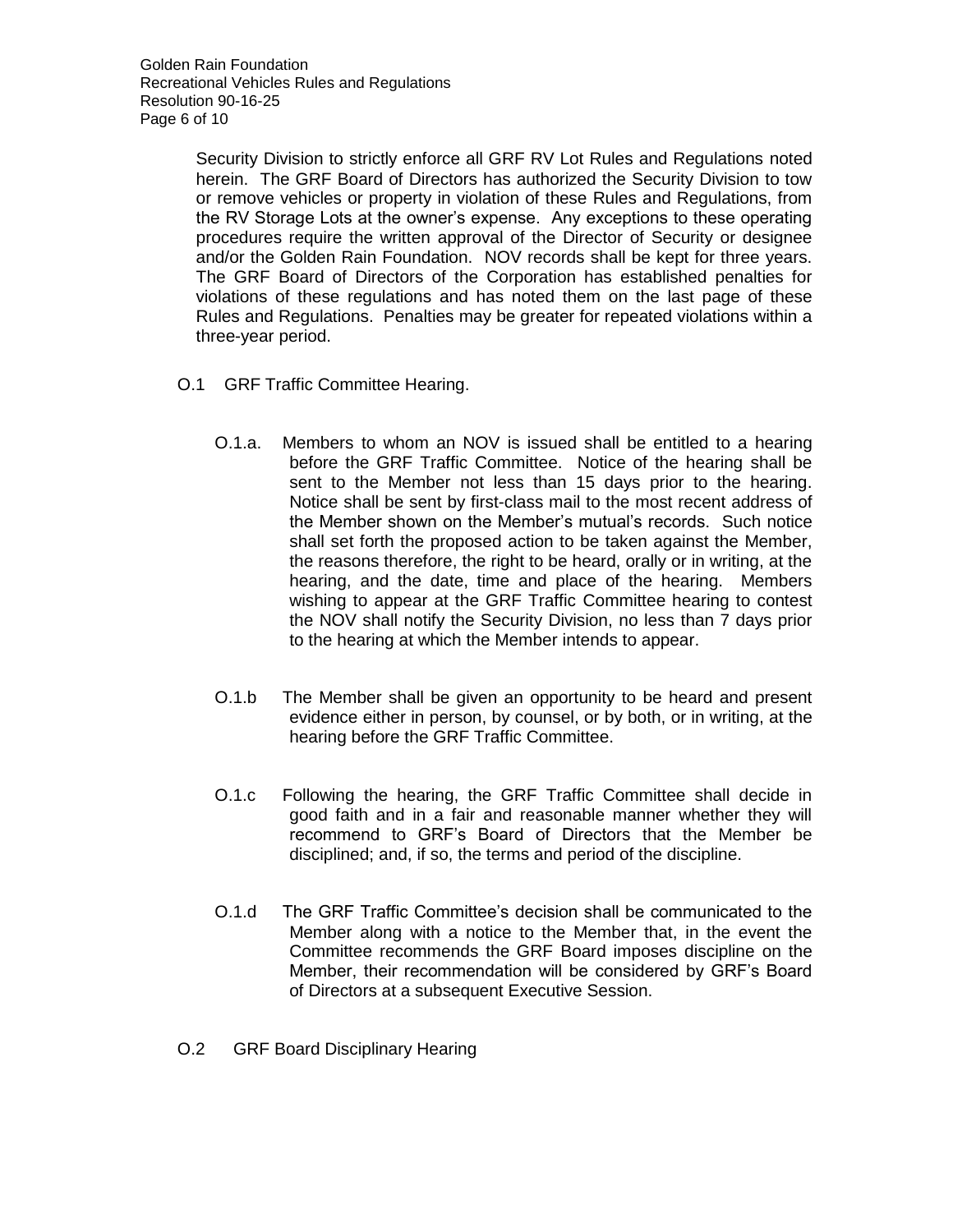Golden Rain Foundation Recreational Vehicles Rules and Regulations Resolution 90-16-25 Page 7 of 10

- O.2.a Members to whom an NOV has been issued and for whom the GRF Traffic Committee has recommended the GRF Board impose discipline shall be entitled to a hearing before the GRF Board of Directors. Notice of the hearing shall be sent to the Member not less than 15 days prior to the hearing before the Board. Notice shall be sent by first-class mail to the most recent address of the Member shown on the Member's mutual's records. Such notice shall set forth the proposed action to be taken against the Member, the reasons therefore, the right to be heard, orally or in writing, at the hearing, and the date, time and place of the hearing.
- O.2.b The hearing shall be conducted in Executive Session. The Member shall be given an opportunity to be heard and present evidence either in person, by counsel, or by both, or in writing, at the hearing before the GRF Board.
- O.2.c Following the hearing, the GRF Board of Directors shall decide in good faith and in a fair and reasonable manner whether the Member should be disciplined and, if so, the terms and period of the discipline.
- O.2.d The decision of a majority of the GRF Board of Directors shall be final and binding upon the Member, and shall be communicated, together with notice of the right to appeal the decision, as set forth in subsection 4.6.4 of GRF's Bylaws, in writing to the Member within 15 days of the hearing.
- O.2.e If the member does not resolve the conditions of the NOV, or if additional NOVs are issued, the matter will be presented to the GRF Board for a decision that could impose a fine of up to \$500.00 and/or restrict member privileges.
- P. It is prohibited to allow RVs, passenger or commercial vehicles to be plugged into the electrical outlets on the light poles for more than three days in a 30-day period. When Security observes an infraction of this rule, the RV will be issued a Notice of Violation (Miscellaneous Major) and will be unplugged without notice to the resident.
- Q. It is prohibited to allow RV slide outs to be extended (opened) for more than three days in a 30-day period. Extended slide outs may not encroach into adjacent parking spaces. Violations observed will result in a NOV (Miscellaneous Major).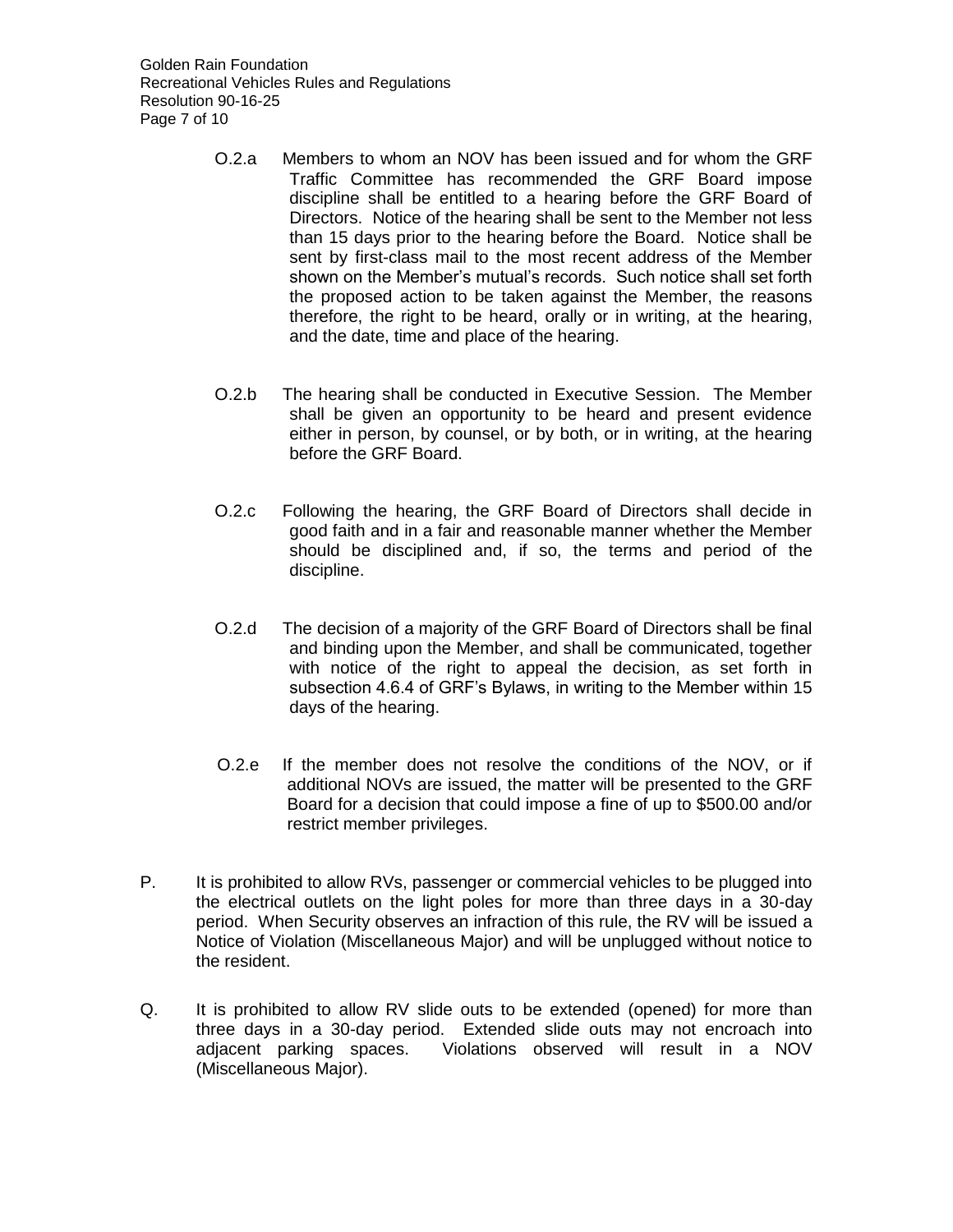- R. It is prohibited to operate a generator in an unattended RV. When Security observes an infraction of this rule, the RV will be issued a NOV (Miscellaneous Major) and the generator will be shut off, if accessible to Security, without notice to the resident. If the generator is not accessible, Security will attempt to notify the owner to shut it off.
- S. If a vehicle is occupied (lived in) while it is parked in the RV lot or within Laguna Woods Village, the responsible resident will be subject to disciplinary action by the GRF Board of Directors.
- T. The speed limit within the RV lot is 10 miles per hour. Violators will be issued a NOV for Speeding.
- U. Residents are required to keep the area around their RVs, passenger and commercial vehicles clean and free of clutter/litter at all times. All trash is to be placed in trash containers. No debris shall be tossed onto the slopes. No hazardous materials are to be disposed of in the RV lot (i.e. batteries, tires, antifreeze and other vehicle fluids). Residents should be conscious of standing water and make every effort to avoid this (i.e. drain plug pulled, covers taut, etc.). Tarps and covers must be maintained; frayed, torn or worn tarps or covers that create an appearance of neglect or clutter will result in a NOV (Miscellaneous Major).
- V. No materials of any kind may be stored in the space outside of the vehicle or trailer. Security has the right to issue a Notice of Violation, or remove and discard any equipment or property of any kind that is left in the space or any other area of the RV Storage Lot. All costs associated with the removal and disposal of non-authorized materials will be at the owner's expense.
- W. Blocks or planks shall be used under jacks or iron wheels, etc. to prevent excessive loads on the asphalt. Violations will result in a Jack Support NOV.
- X. It is prohibited to level, support or raise RVs, trailers or vehicle frames with anything other than permanently installed jacks. Violations observed will result in a NOV (Miscellaneous Major).
- Y. Wheel chocks, planks, bricks, wheel covers, etc. are not to be abandoned in an unoccupied resident's space. Abandoned materials may be discarded by Security and a NOV for clutter may be issued.
- Z. RV, trailer, and vehicle wheels shall be chocked with a minimum of two Manufactured Wheel Chocks to prevent accidental coasting or movement due to strong winds or other conditions. Violations (use of rocks, bricks, scrap or fire wood, etc.) will result in a NOV for failure to provide the proper Wheel Chocks.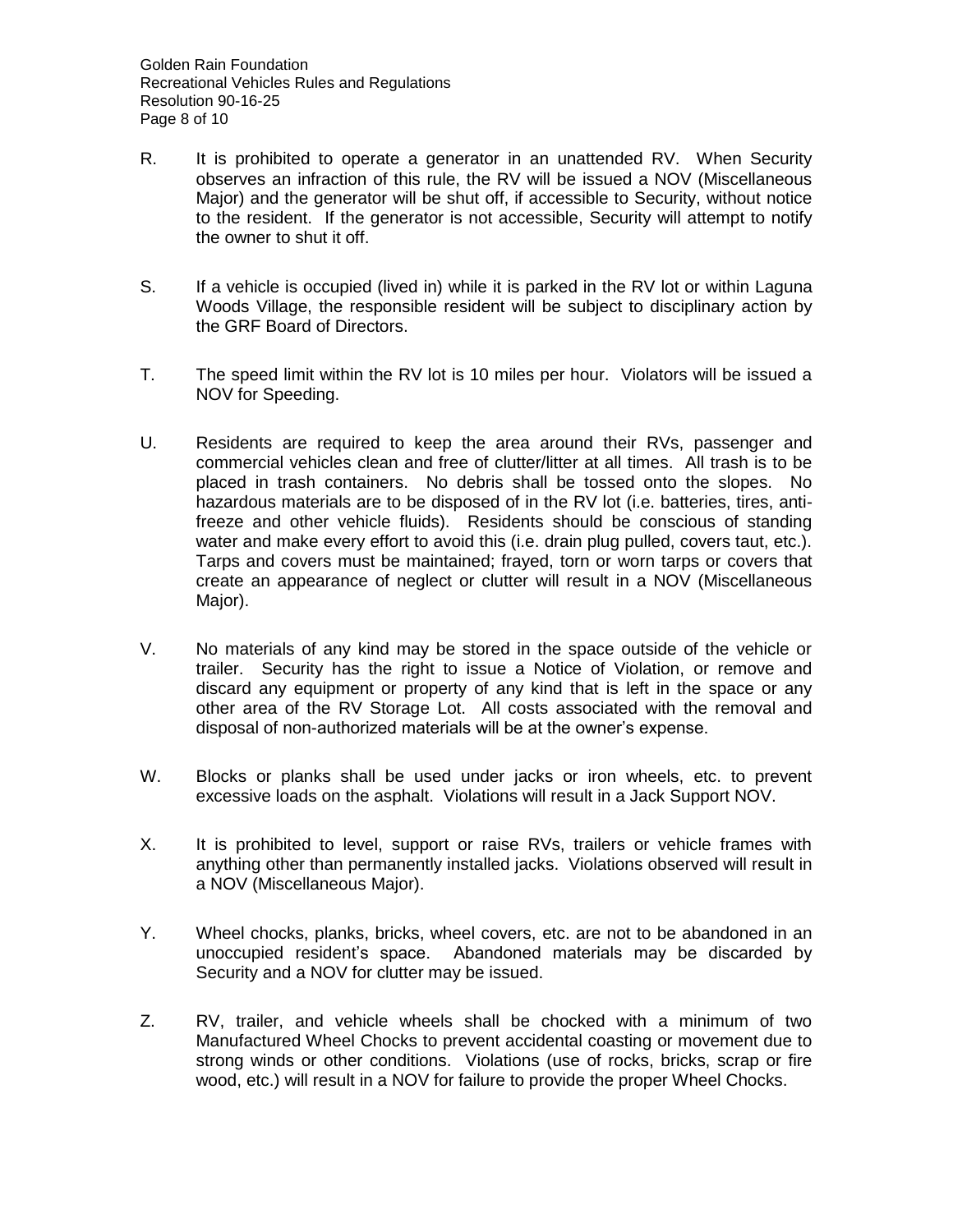- AA. The rules regarding use of the wash area and/ or sanitary connections are posted and must be followed. Violations will result in a NOV (Miscellaneous Major).
- BB. Damage to other vehicles shall be reported to the owner of the vehicle and to the Security Division in accordance with the California DMV Code Section 20002.
- CC. No repairs, restoration or any mechanical maintenance shall be permitted on the premises. Vehicles must be removed from the RV lot for any repairs or maintenance. No work or maintenance shall be done to vehicles while in the lot that would tend to litter the area around the space, such as removing wheels and tires, overhauling, reconstruction, changing engine oil, etc. The Security Division Watch Commander (597-4257) may allow a variance to the above based upon exigent circumstances.
- DD. A resident's personal passenger vehicle may be parked in their motor home RV or commercial space when the motor home or commercial vehicle is not present.
- EE. RVs may be parked at the resident's manor for up to six hours while the vehicle is being loaded or un-loaded. If more time is required due to extenuating circumstances, the Security Division Watch Commander (949-597-4257) may approve additional time to load or un-load.
- FF. Any prior Recreational Vehicle (RV) Parking Areas Rules and Regulations or agreements in existence at the time these Recreational Vehicle (RV) Parking Areas Rules and Regulations and monetary penalties are adopted are superseded and canceled.
- GG. Non-payment of fees in addition to any late fees incurred may result in the disciplinary procedure being implemented by GRF and imposition of fines up to \$500 and/or restriction of privileges.
- HH. If an issued NOV has not been addressed/corrected by the lessee within 30 days of notification, a second NOV for the same violation will be issued. If the lessee continues to ignore the violation, additional disciplinary measures may be recommended by the GRF Security and Community Access Committee to the GRF Board of Directors that may include an imposition of fines up to \$500 and/or restriction of GRF privileges.

## **Schedule of Monetary Fines: Recreational Vehicle Parking Areas\***